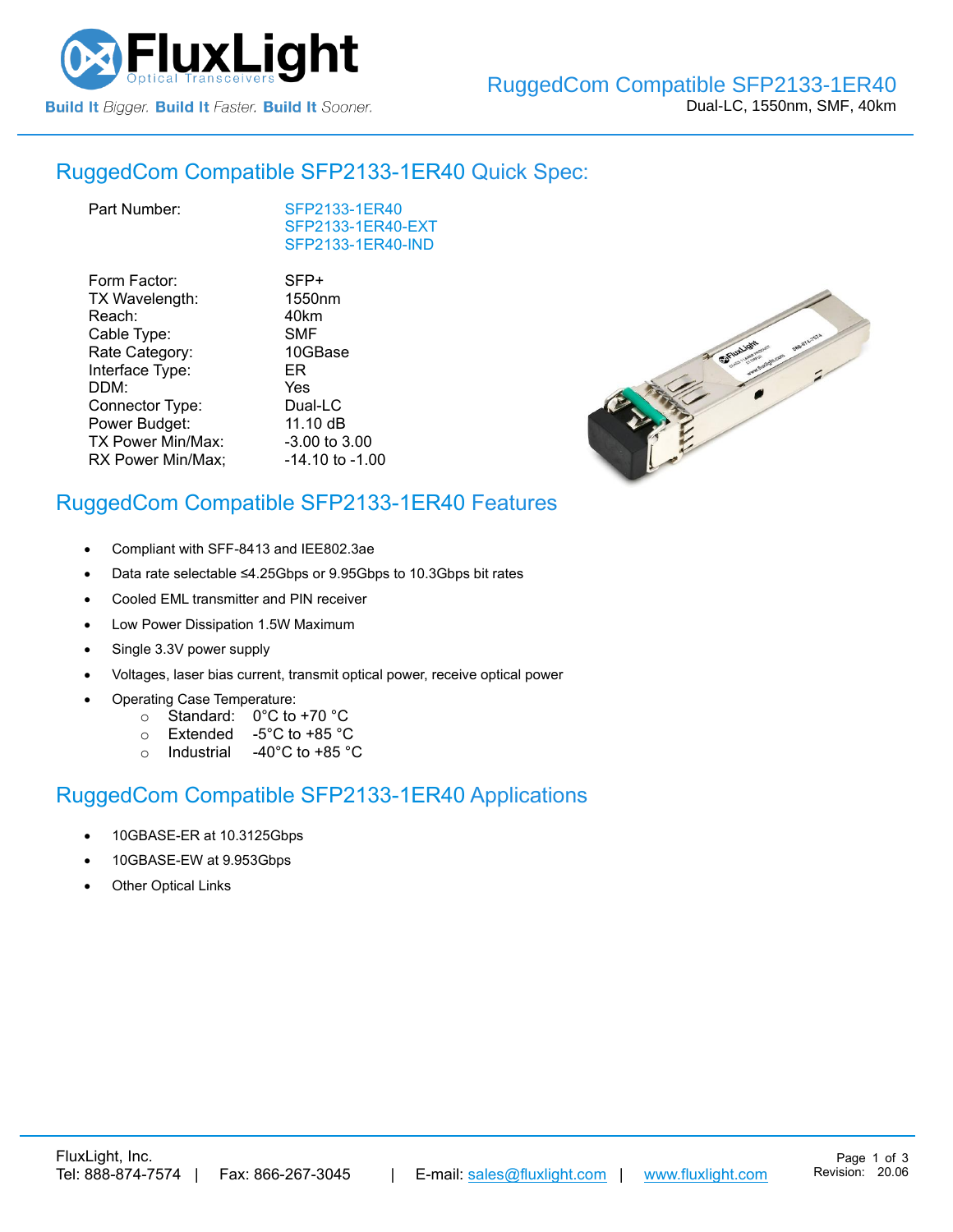

**Build It Bigger. Build It Faster. Build It Sooner.** 

### Electrical Characteristics (Condition: Ta=TOP)

| <b>Parameter</b>                  | <b>Symbol</b> | Min.        | <b>Typ</b> | Max.      | <b>Unit</b> | <b>Notes</b>                          |
|-----------------------------------|---------------|-------------|------------|-----------|-------------|---------------------------------------|
| <b>CML Inputs(Differential)</b>   | Vin           | 150         |            | 1200      | mV p-p      | AC coupled inputs                     |
| <b>Supply Current</b>             | ICC           |             |            | 300       | mA          |                                       |
| Input Impedance (Differential)    | Zin           | 85          | 100        | 115       | ohm         | $\text{Rin} > 100 \text{ kohm } @$ DC |
| Tx_Disable Input Voltage - Low    | VIL           | $\mathbf 0$ |            | 0.8       | V           |                                       |
| Tx Disable Input Voltage - High   | VIH.          | 2.0         |            | 3.45      | V           |                                       |
| Tx Fault Output Voltage - Low     | <b>VOL</b>    | $\mathbf 0$ |            | 0.5       | $\vee$      |                                       |
| Tx Fault Output Voltage - High    | <b>VOH</b>    | 2.0         |            | $Vcc+0.3$ | V           |                                       |
| <b>CML Outputs (Differential)</b> | Vout          | 350         |            | 700       | mV pp       | AC coupled outputs                    |
| Output Impedance (Differential)   | Zout          | 85          | 100        | 115       | ohms        |                                       |
| Rx LOS Output Voltage-Low         | <b>VOL</b>    | 0           |            | 0.5       | $\vee$      |                                       |
| Rx LOS Output Voltage- High       | <b>VOH</b>    | 2.5         |            |           | $\vee$      |                                       |

# Optical Characteristics (Condition: Ta=TOP)

| <b>TX</b>                        |                |                  |                          |                 |                          |                |
|----------------------------------|----------------|------------------|--------------------------|-----------------|--------------------------|----------------|
| <b>Parameter</b>                 |                | <b>Symbol</b>    | <b>Min</b>               | <b>Typ</b>      | <b>Max</b>               | <b>Unit</b>    |
| Data Rate                        |                |                  | $\overline{\phantom{0}}$ | 10.3            | $\overline{\phantom{a}}$ | Gb/s           |
| 9µm Core Diameter SMF            |                |                  |                          | 10              |                          | K <sub>m</sub> |
| Centre wavelength                |                | λc               | 1530                     | 1550            | 1565                     | nm             |
| Output Spectral Width(-20dB)     |                | Δλ               |                          |                 | 1                        | nm             |
| Average Output Power             |                | $P_{\text{out}}$ | $-3$                     |                 | $+3$                     | dBm            |
| <b>Extinction Ratio</b>          |                | <b>ER</b>        | 6                        | $\qquad \qquad$ | $\blacksquare$           | dB             |
| Average Power of OFF Transmitter |                |                  |                          |                 | $-30$                    | dBm            |
| Side Mode Suppression Ratio      |                | <b>SMSR</b>      | 30                       |                 |                          | dB             |
| Input Differential Impedance     |                | Zin              | 90                       | 100             | 110                      | Ω              |
| <b>TX Disable</b>                | <b>Disable</b> |                  | 2.0                      |                 | $Vcc+0.3$                |                |
|                                  | Enable         |                  | $\Omega$                 |                 | 0.8                      | V              |
| <b>TX Fault</b>                  | Fault          |                  | 2.0                      |                 | $Vcc+0.3$                |                |
|                                  | Normal         |                  | 0                        |                 | 0.8                      | $\vee$         |